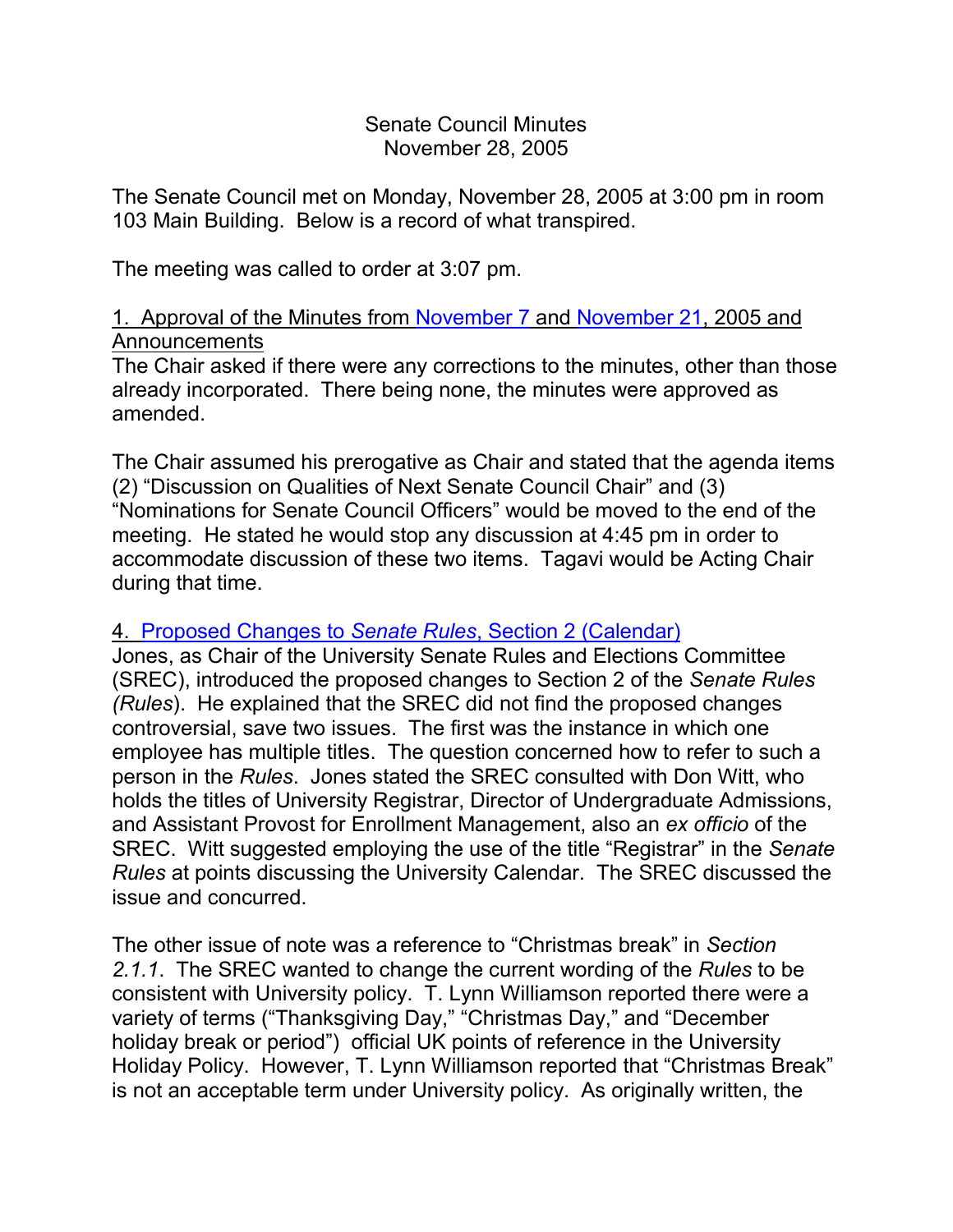section was intended to imply that the Fall semester start early enough to finish before the "Christmas break." As the SREC was uncomfortable continuing the use of that term in the *Rules*, but did not want itself do decide as a matter of policy what term the *Rules* ought to use, the SREC requested the Senate Council to decide what new phrase would be used for proposal to the University Senate in the revised *Rules*.

Jarvis suggested "winter break." Liaison Greissman commented that there could be ramifications with the terminology in relation to SAP. Discussion commenced regarding an appropriate term to use, then evolved to a possible use of a specific date. Jones read *Section 2.1.1.A*, incorporating the suggestion: "…Fall Semester beginning in time to permit completion prior to December 25the December official late December holiday break holidays." [Underlining indicates new text.]

Jones noted there was an inconsistency in the use of the words "semester," "term" and "session." There are two semesters, Spring and Fall. Four weeks of class is defined as a "term," and eight weeks of class is defined as a "session." The SREC corrected any misuse of these terms. Although the University is offering a winter intersession, it has not been officially approved.

Cibull **moved** to approve the recommendations from the SREC. Hobson **seconded**. Tagavi noted a reference to the Associate Provost [for Enrollment Management], which should have been "Registrar." Jones apologized, explaining that all references to that in Section II of the draft *Rules* should have been changed to "Registrar." There being no more discussion, a vote was taken on the motion. The motion **passed** unanimously.

### 5. Proposed Changes to *Senate Rules*[, Section 8 \(Printed Schedule of](http://www.uky.edu/USC/New/Comms/RulesAndElections/Section%20VIII%20Draft%2011-28-05.doc)  [Classes and Bulletin\)](http://www.uky.edu/USC/New/Comms/RulesAndElections/Section%20VIII%20Draft%2011-28-05.doc)

As Chair of the SREC, Jones explained the proposed changes in *Section VIII* were largely editorial. The SREC recommended substituting "printed" (in reference to a schedule) with "published," to acknowledge the reality that the schedule was also available electronically on UK's website. In addition, language was added to indicate that the Registrar is responsible for publication of the class schedules. Cibull **moved** to approve the proposed changes. Hobson **seconded**. The motion **passed** unanimously.

6. [Academic Offenses](http://www.uky.edu/USC/New/Comms/AcadOffense/prop_acad_offenses_no_autosunset.pdf)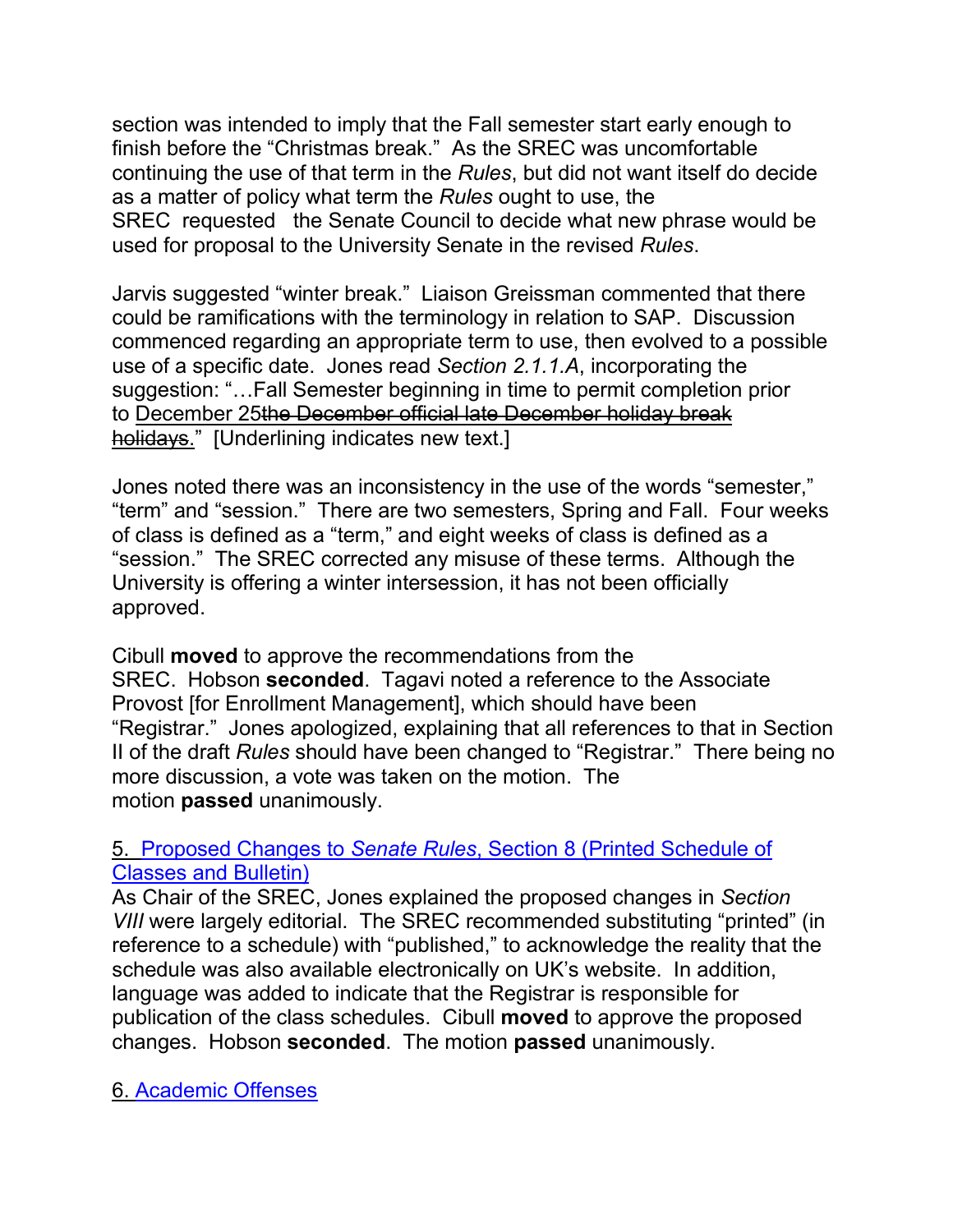The Chair reminded the Senate Council members that he would call a halt to discussion at 4:45 pm, noting that Cibull had to leave at 4:50 pm.

Grossman noted additions to language in *b* and *d* of *Section 6.4.3.B.1*. Both sections mandated a minimum discipline of an XE or XF in a course if a student earned suspension. Grossman went on to say that a major issue for discussion was new language in *Section 6.4.4.A*.

Grossman stated his hope that the new language would address a concern regarding the right of a student to appeal overly harsh penalties, yet preserve the authority of the instructor. The new language would reflect the language in the *Rules* addressing grade appeals. In cases appealed to the University Appeals Board (UAB), there would be an additional action the Ombud could take in the dispute of a penalty for a minor offense to which a student admitted guilt. In this instance, the Ombud would offer his or her opinion as to the merit of the student's complaint.

Tagavi asked for confirmation that the appeal would be in reference to the penalty, and not the original charge of committing an academic offense. Grossman said that it was. Grossman stated that for offenses punished by less than an E, the Ombud would attempt to work out a resolution between the instructor and the student. If there were no resolution, the Ombud then would send a letter indicating the student's complaint either had merit or had no merit to proceed.

In regard to the Ombud's letter, Jones pointed out that the Ombud was not deciding if there was merit or not, but rather if there was sufficient merit versus insufficient merit. Grossman replied that he would be willing to change the reference in *6.4.4.B.3* to, "…the Ombud has found that the appeal has insufficient no merit...."

Duke asked about the intent behind the phrasing in *6.4.4.A.2*, "…deference to the instructor's traditional autonomy…." Grossman explained that it was guidance to the Ombud, and not a mandate. Because each discipline, each course and each instructor may have unique standards, the Academic Offenses Committee wanted those aspects preserved. It is advisory language, but the action taken by the Ombud would ultimately be left up to the Ombud.

Tagavi expressed concern that if the proposal meant that if an instructor states his or her policy in class, and communicates it through the syllabus,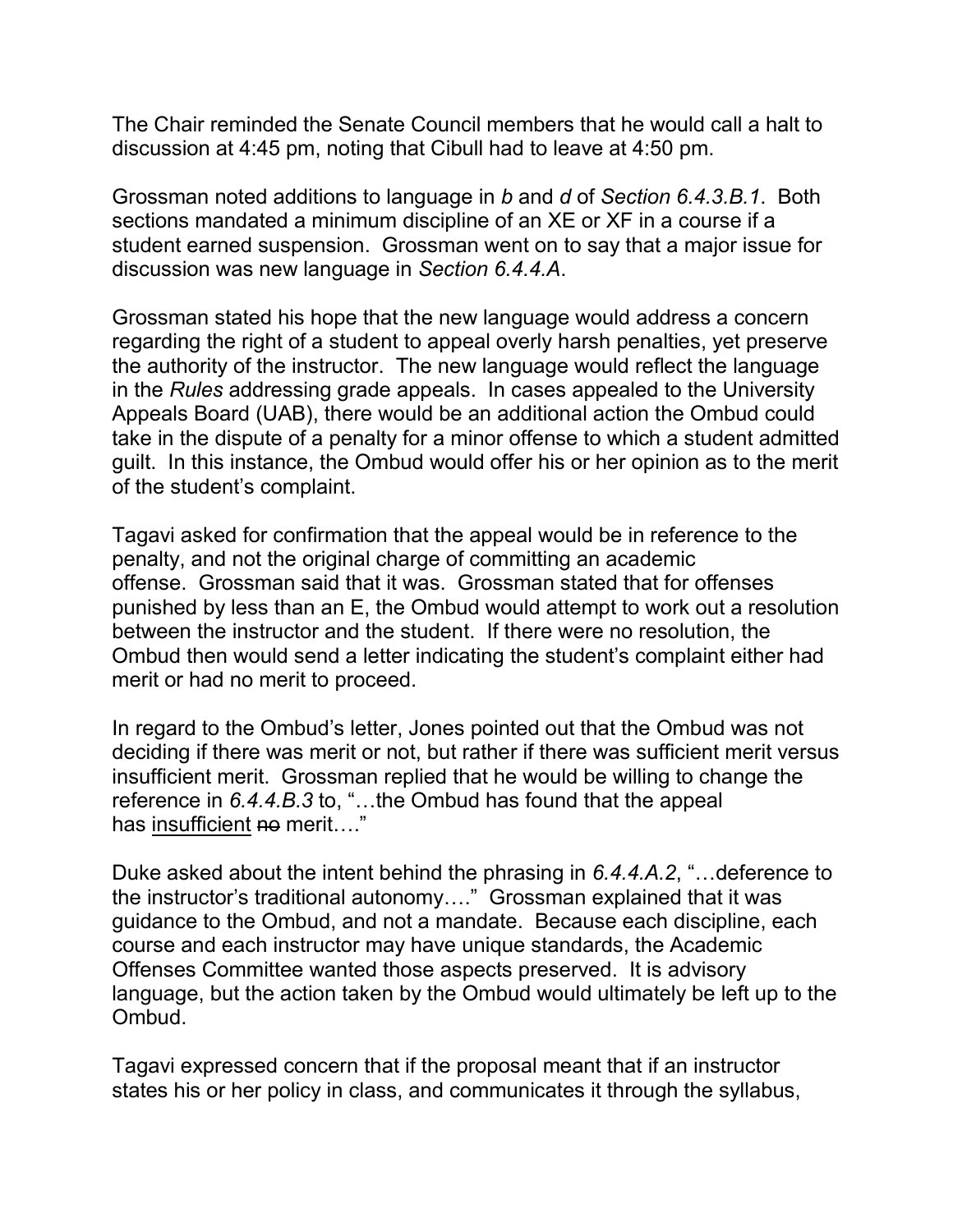neither the Ombud nor the UAB should change it and the instructor's penalty should prevail. Grossman stated that it depended upon the Ombud and his or her judgment, and on the circumstances. Lesnaw expressed concern that the Senate Council was going to quite a bit of trouble to have guidelines, yet ultimately leaving the decision up to the individual Ombud. Jones noted this was only applicable for first offenses in which the penalty is less than an E. Grossman added that the student would have already admitted guilt, yet believed the penalty to be too harsh.

Cibull stated that the wording was a good safeguard for students and instructors alike. It would be fair to both in allowing latitude if an appeal had merit. Greissman suggested that language be inserted to direct instructors to include their academic offenses standards in course syllabi. Jones agreed, stating that if an instructor had a standing policy, it should be reflected in the course syllabus.

Hobson noted she and Jarvis had discussed the academic offenses issue with other students, focusing on XE and sunset clauses. Many students agreed with the concept of no minimum penalty, but voiced concern that there may be too much variety among faculty and across disciplines in deciding penalties. While students indicated it was the right of the instructor to use discretion in deciding upon a penalty, there should be some consistency. Lesnaw agreed, stating that she had previously suggested some type of mandatory consistency, and would like to see a mandatory policy addressing the tremendous variability among disciplines, as well as differing opinions among instructors and Ombuds.

Jarvis distributed [handouts expressing students' opinions.](http://www.uky.edu/USC/New/SCAgendas/20051128/student%20handout_11-28-05.pdf) Hobson noted that the information was garnered through verbal and written communications with students in class, in a sorority and from two other Student Government Association members speaking with students.

Tagavi noted that the current discussion surrounding which penalty is appropriate for which type of offense was peripheral to the wording in the proposal being discussed. Grossman added that there were problems with imposing strict guidelines for penalties for academic offenses. Syllabi are already very long, not every possible circumstance can be foreseen, and individual circumstances play a large part in deciding upon a punishment. For example, the punishment for cheating on a test that is 20% of a final grade would likely be different from that of the punishment for cheating on a test that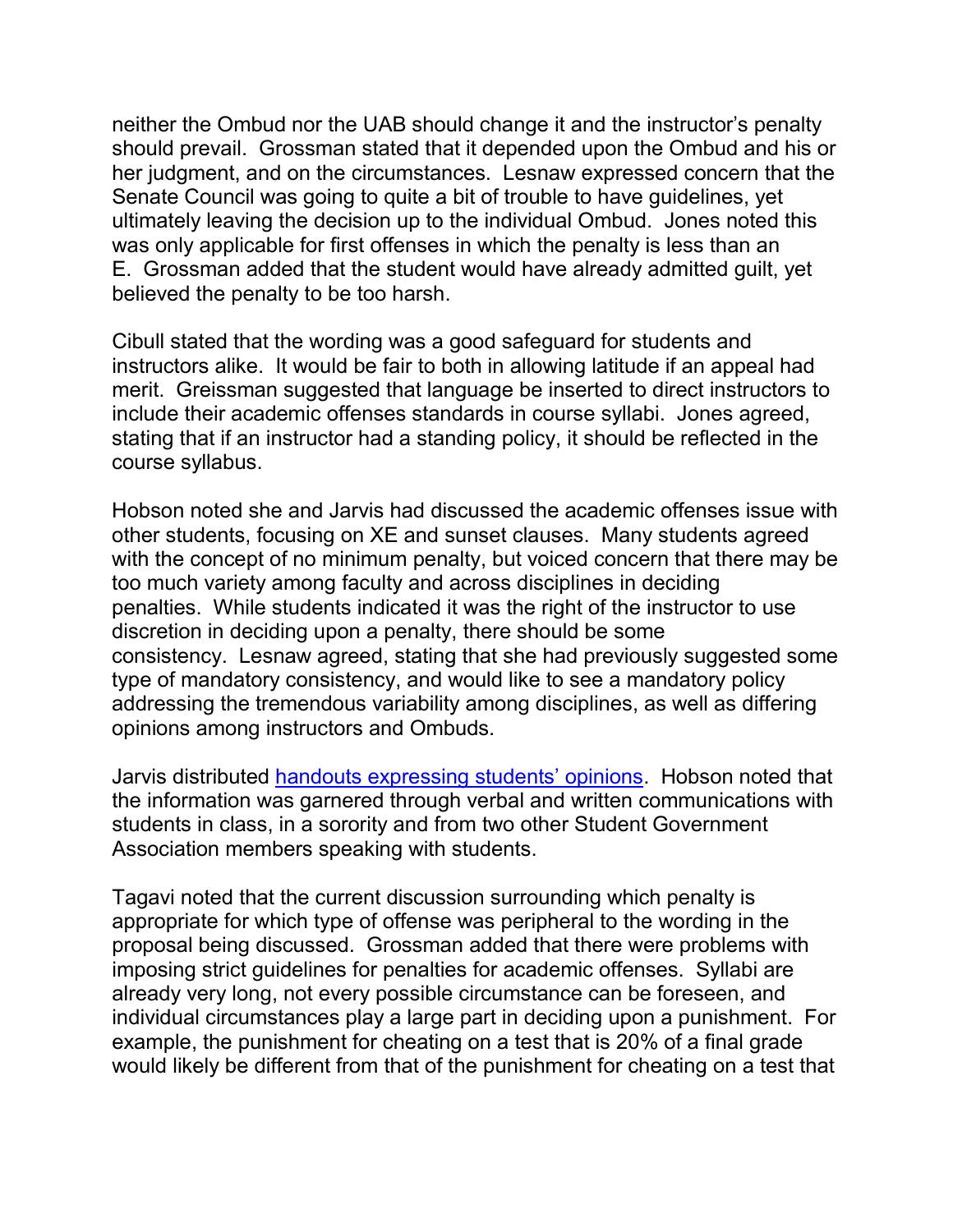is a much larger percentage of the final grade. Grossman agreed that it would be a good idea to have guidelines at the department or unit level.

The Chair stated that if the language could not be legitimately woven into the proposal, then discussion on it should cease. Cibull **moved** to approve the changes to *Sections 6.4.4.A.2* and *6.4.4.B.3*. Lesnaw **seconded**. There was no further discussion. The motion **passed** unanimously.

Grossman offered a brief history of the proposed changes to *Section 6.4.3.A.3.c*, brought about by a discussion with Randall Roorda, Director of the Freshman Writing Program. Roorda preferred allowing a student to redo an assignment because if an offense occurred in a freshman writing course and the mandatory penalty were zero, the student would fail the course and be unable to progress toward graduation. Grossman stated that to avoid this, *Section 6.4.3.A.3.c* would read, "Otherwise, if there are no prior offenses or letters of warning in the student's record, the instructor must award a grade of zero for the assignment on which the offense occurred. The instructor may also choose to impose one of the following additional penalties, after consulting with the Chair may choose to impose any one or more of the following academic penalties after consulting with the Chair." The first two bullet items would be deleted.

Jones asked if this meant that the "additional penalties" were not part of the punishment, but rather part of the course itself. Grossman replied that Jones' interpretation was correct. To address that issue, language was added in the last paragraph of *Section 6.4.3.A.2*to include the following text: "If in the judgment of the instructor an action that can be construed as an academic offense is so slight or inconsequential that it does not warrant even the minimum penalty of a zero on the assignment, then the instructor should not treat the action as that of an academic offense, but simply as lack of mastery of the course material with all the usual consequences following therefrom. The instructor shall notify the student of such a determination."

Tagavi noted his approval of this addition, saying it offered an appropriate reduction for bad performance. Jones commented that "lack of mastery" would not address something as simple as a failure to follow directions. Lesnaw expressed concern that if the act is not an academic offense, then there should be no language addressing it in the *Rules*. Discussion centered on this issue. Tagavi **moved** to approve this part of the proposal, to require instructors to have a minimum penalty of a zero for an academic offense, and provide guidance to instructors as to what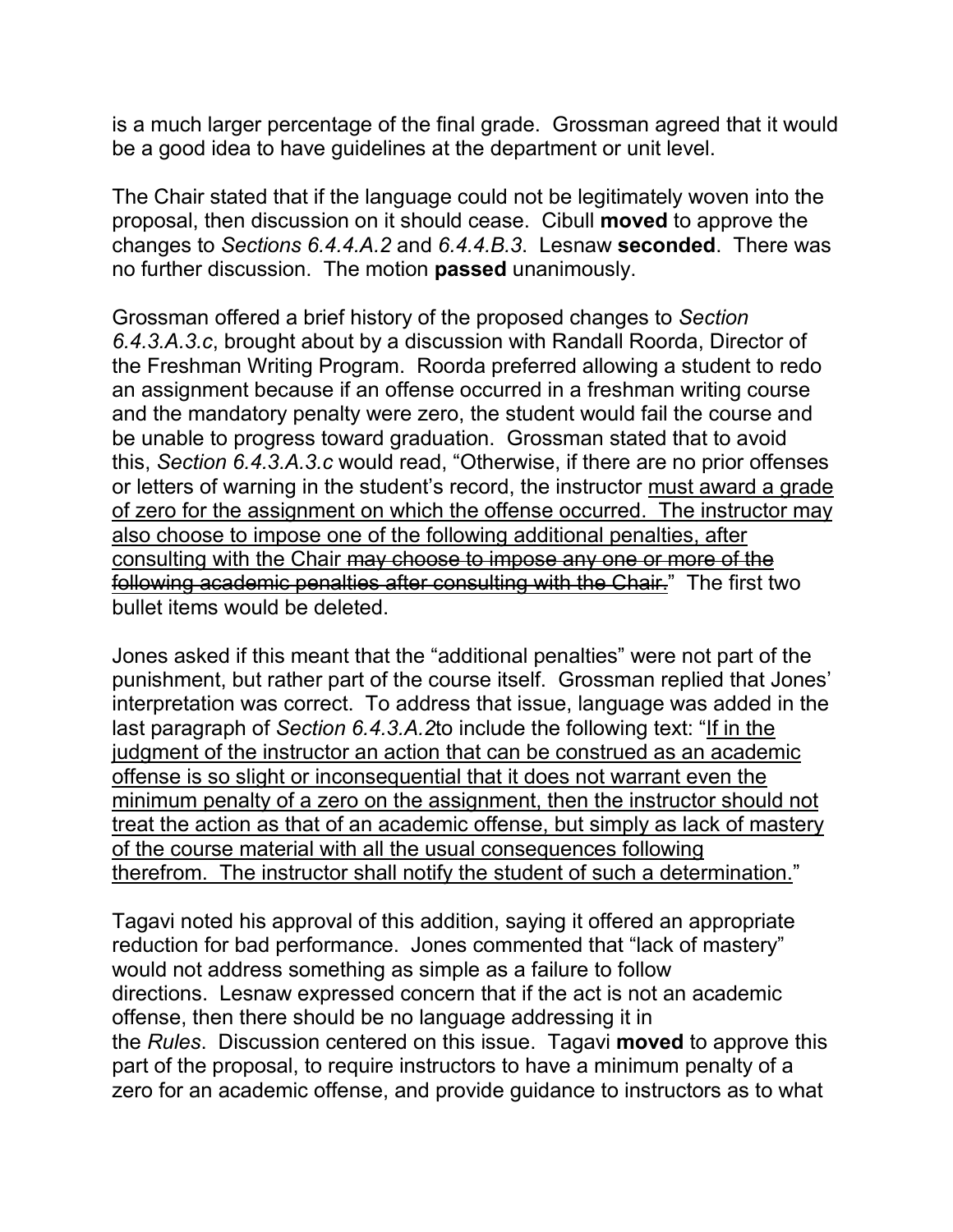to do if a particular action is not an offense. Lesnaw **seconded**. A vote was taken, with seven in favor, zero against and zero abstaining. The motion **carried**.

Discussion then moved to the issue of sunsets. Grossman stated that the Academic Offenses Committee did not approve of automatic sunsets, but wanted the *Rules* to offer an option to change the grade later, under certain circumstances. Duke and Jones both stated their beliefs that the punishment should remain on the transcript. Grossman said that the University of Maryland and Penn State allow appeals after one year, with both institutions utilizing an XE for cheating. Most benchmarks do not mark an academic offense on a student's transcript. Some have an asterisk next to a grade received for cheating, but without indicating what the asterisk signifies. In response to a question by Jones, Tagavi stated that UK transcripts currently have a key on the back to indicate what a grade means.

Tagavi also noted concern that information regarding an academic offense should not be available for anyone to see. He also did not see an instance in which an advisor's knowledge of an offense would improve the interaction between advisor and student. Cibull replied that if the advisor was aware of an academic offense, the advisor could direct the student away from a career path that would likely be derailed due to the academic offense. Cibull also stated his belief that a grade given in response to an academic offense should have no automatic sunset, only a chance for an appeal. He asked the Senate Council members for suggestions on what time period was appropriate in which to file an appeal. Grossman stated that the proposed *Rules* as currently written allow for an appeal of XE or XF after one year, a suspension or dismissal after three years, and no appeal on expulsion.

Tagavi introduced a [handout](http://www.uky.edu/USC/New/SCAgendas/20051128/Survey_Tagavi_11-21%20and%2028-05.doc) that illustrated various opinions on the current *Rules* held by a variety of individuals polled. Cibull asked about the students' opinion. Jarvis stated that it should not be easy to appeal an XE and that the student should have to admit being accused of an academic offense, even if it does not appear on the transcript. Grossman noted that Marcy Ches (Office of Legal Counsel) was present and asked for her input on the legality of including information about an academic offense on the transcript. Guest Ches stated that it was based on a "need to know" basis for "a legitimate educational interest." She further explained that the Family Educational Rights and Privacy Act leaves the definition of a "legitimate educational interest" up to the institution, as defined in the institution's own policies.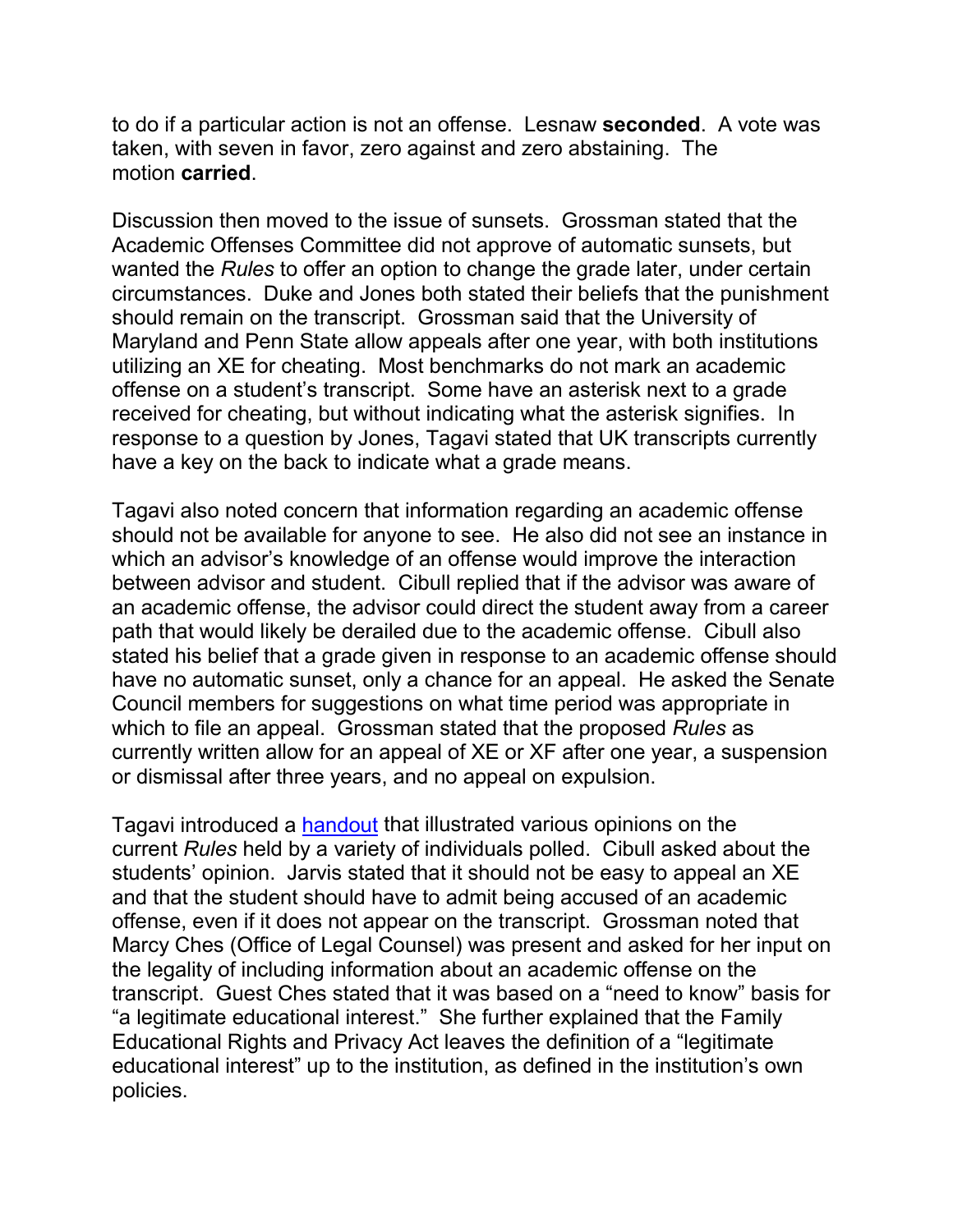Hobson, using admission to Law School as an example, stated that applications require a student to acknowledge simply being accused of cheating. She had reservations about a student pretending an event did not happen. Hobson stated that identifying a student as having been accused of cheating did not brand the student; rather, the student is forced to take a different educational/vocational route and can admit to the accusation while displaying how it was a growing experience.

In response to a question from Cibull, Grossman stated there would be no automatic sunset. Notations on the transcript would only be removed upon successful appeal. Duke wondered under what circumstances the XE should be taken off, assuming it was an appropriate penalty. Grossman indicated it could be a desire to show mercy, but that a successful appeal was not guaranteed, only the right to appeal. Duke stated that the concepts of cheating and associated punishments are not first introduced at the freshman level of college, but reach back to students' experiences in high school, at the very least.

Tagavi spoke to the consensus of the Senate Council members to note an academic offense on the transcript. He stated he was resigned to this, but also asked about how long the record would need to be kept. The current practice of the Ombud's office is to destroy records after three years. If the student were allowed to appeal after a longer length of time, he wanted to know who would be responsible for retaining the records. If it were to be on the transcript, he supported either leaving it there permanently or utilizing an automatic sunset.

Greissman stated that leaving a reference to an academic offense on the transcript would offer the student an opportunity to demonstrate to a concerned individual (employer, admissions officer, etc.) that the student felt remorse and had a new sense of purpose. Jarvis noted that even if the offense were not noted on the transcript, the student would still have to answer affirmatively if asked about any accusation of cheating. Of 110 students polled, 75 were in favor of a sunset clause. Jones said there should be some finality to the system, after which there would be no purpose in haranguing the system.

Cibull stated opposition to automatic sunsets and appeals to change an XE. If given the choice of allowing removal or making it permanent, he stated he would prefer permanency. His pragmatic concern was that permanency might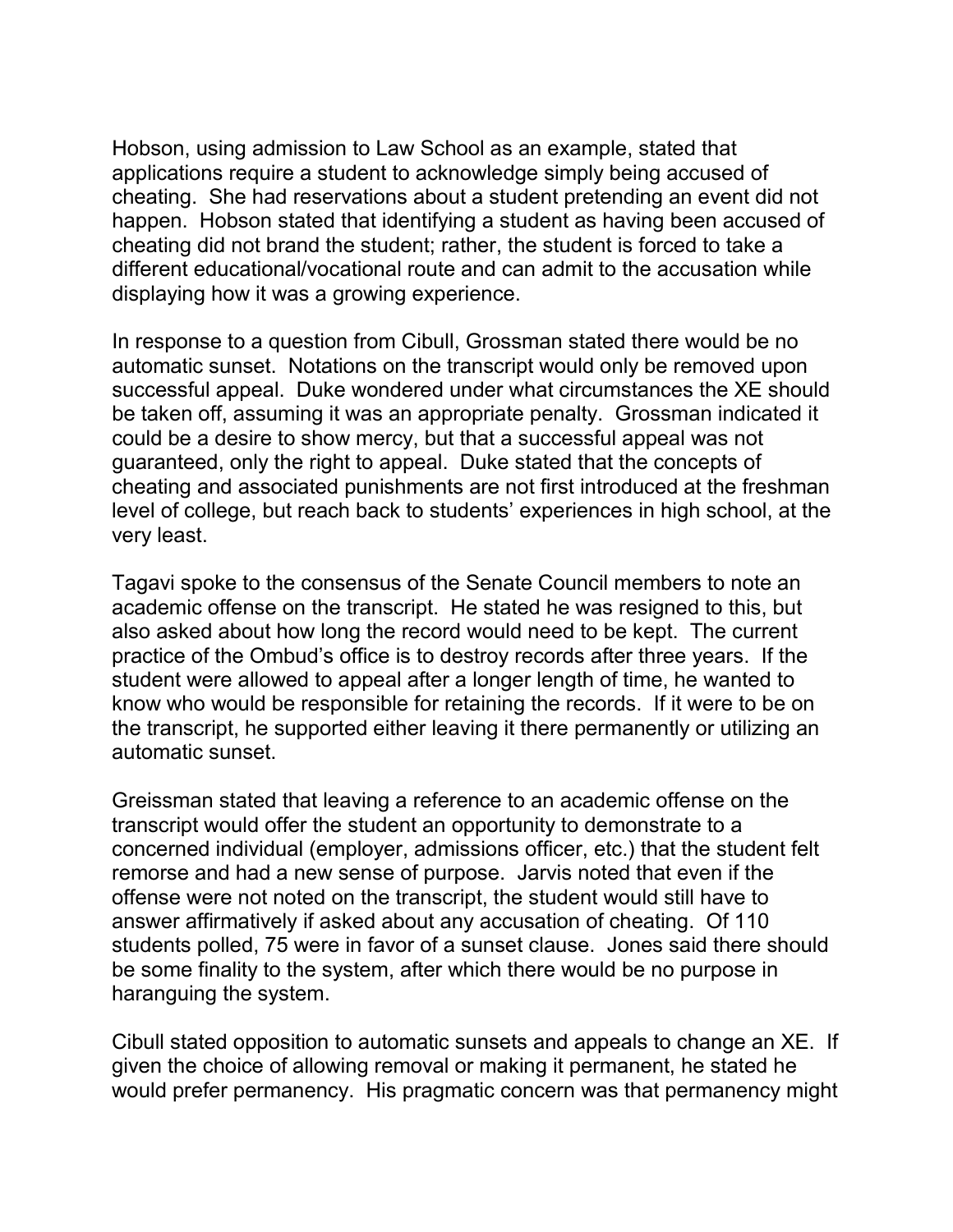not be approved by the full Senate, and the entire proposal could die. He stated that admitting a mistake is better for the student than having the issue expunged from their record. Tagavi corrected him, stating it would be removed from the transcript, not expunged. Cibull countered by noting that most individuals would be looking at the transcript, not the student record. Tagavi asked if the current system relating to sunsets was broken – if not, it should be left alone. Cibull replied that it was not intellectually honest, but it was not worth discarding the entire academic offenses proposal. He stated he was willing to work toward a compromise, similar to the position stated by Tagavi, but not an automatic sunset.

Tagavi reiterated that he was not opposed to an automatic sunset. Cibull queried Tagavi as to whether or not Tagavi would argue against permanency in the full Senate. Grossman clarified that Tagavi would prefer an automatic sunset to permanency.

Cibull **moved** that there be no automatic sunset. Duke **seconded**. Tagavi stated he would **amend** the motion to include "and there will be no petition to remove the notion on the transcript" but it was not accepted by Cibull. Cibull stated it was not friendly and he would **not accept**. Due to a lack of a second, the motion **failed**. A vote was taken, and the motion **passed**, with seven in favor, one against and no abstentions.

Cibull stated that the next issue to address was allowing or not allowing appeals. Duke wondered if not allowing appeals would bring down the entire proposal. Grossman interjected a clarification, stating that the issue currently being discussed was allowing a student to petition to remove the grade from the transcript, not an appeal of the offense. Duke asked for clarification of the difference between the record and the transcript. Tagavi stated that records are only released in certain circumstances, but the transcript is the document a student would widely distribute. Grossman pointed out the record is internal, but is discoverable. Greissman noted that even if a reference to an academic offense is expunged, the student should still answer honestly if questioned about being accused of cheating. Duke spoke to the practicality of a student having to come to UK to speak at a hearing if the student was living out of state. Grossman stated that was the purpose behind adding a sentence ("The [University Appeals] Board may require a former student to appear in person before the Board if it would not represent a substantial difficulty for the former student.") to *Section 6.4.8.B*.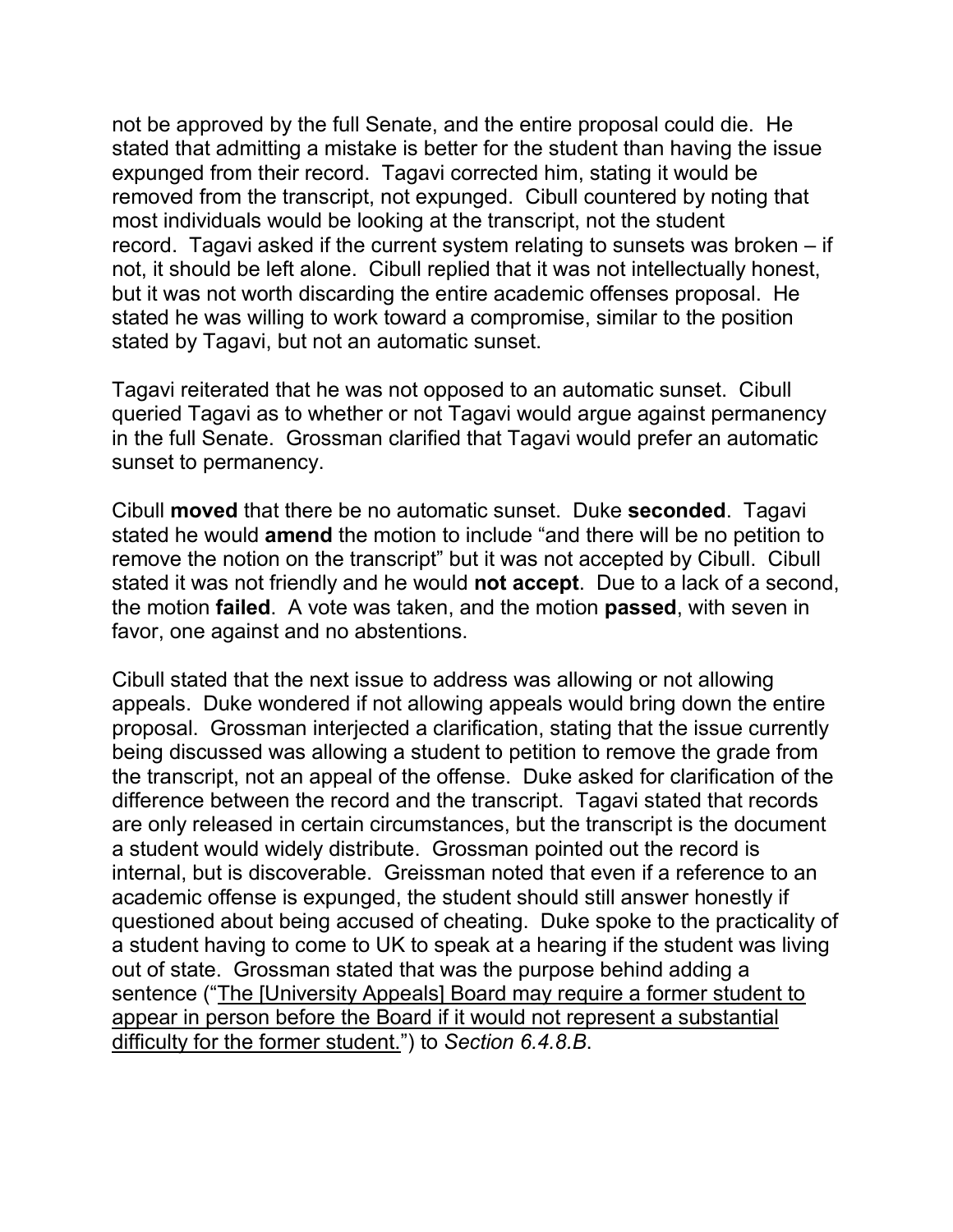Cibull stated that after having a better understanding the difference between the transcript and the record, the issue of a [petition] was not as heavy as he had thought, since nothing can be removed from the record. He suggested these types of details should be clearly and explicitly explained in the full Senate. He again noted concern that disagreement over this issue could derail the entire academic offenses proposal. He asked for clarification from the Chair if this issue could be voted on separately. The Chair stated it could be parsed out and voted on separately. Cibull **moved** that there would be no petitions allowed, no automatic sunsets and no petitions for removing from the transcript a grade received for cheating. Lesnaw **seconded**.

Jarvis expressed concern that this motion would, if ultimately passed, put instructors in the same position they are currently in regarding a hesitancy to accuse a student. Cibull stated he hoped the other lesser penalties allowed would address that.

A vote was taken on the motion and it **passed** unanimously.

Discussion centered on how to practically present the proposal with and without language relating to petitions. The Chair ultimately requested Grossman prepare two documents, one with all references to petitions struck through. If the full Senate votes to restore the section on petitions, they then can vote on the omnibus proposal as amended. Lesnaw expressed concern that the difference between an appeal of the initial award of an XE and the removal of the option to petition to remove the grade from the transcript could be confusing to senators, as it had been to Senate Council members.

Tagavi stated that there was one other issue concerning him – that of written justification by the UAB. Cibull asked for the original rationale for requiring written justification. Grossman replied that some individuals felt they were not treated fairly by the UAB and wanted to understand the rationale behind a decision. In addition, after an instructor goes to the trouble of accusing a student, if the UAB finds the student not guilty, the instructor also deserves to understand the rationale.

Tagavi informed the group that a tape recording is available of the deliberations. Discussion commenced on this issue. Lesnaw asked if cases to the UAB were first seen by the Ombud. Tagavi stated that it goes through the Ombud. The Ombud writes a letter summarizing the case. Cibull stated that if there is a tape recording, the need for written justification is unnecessary.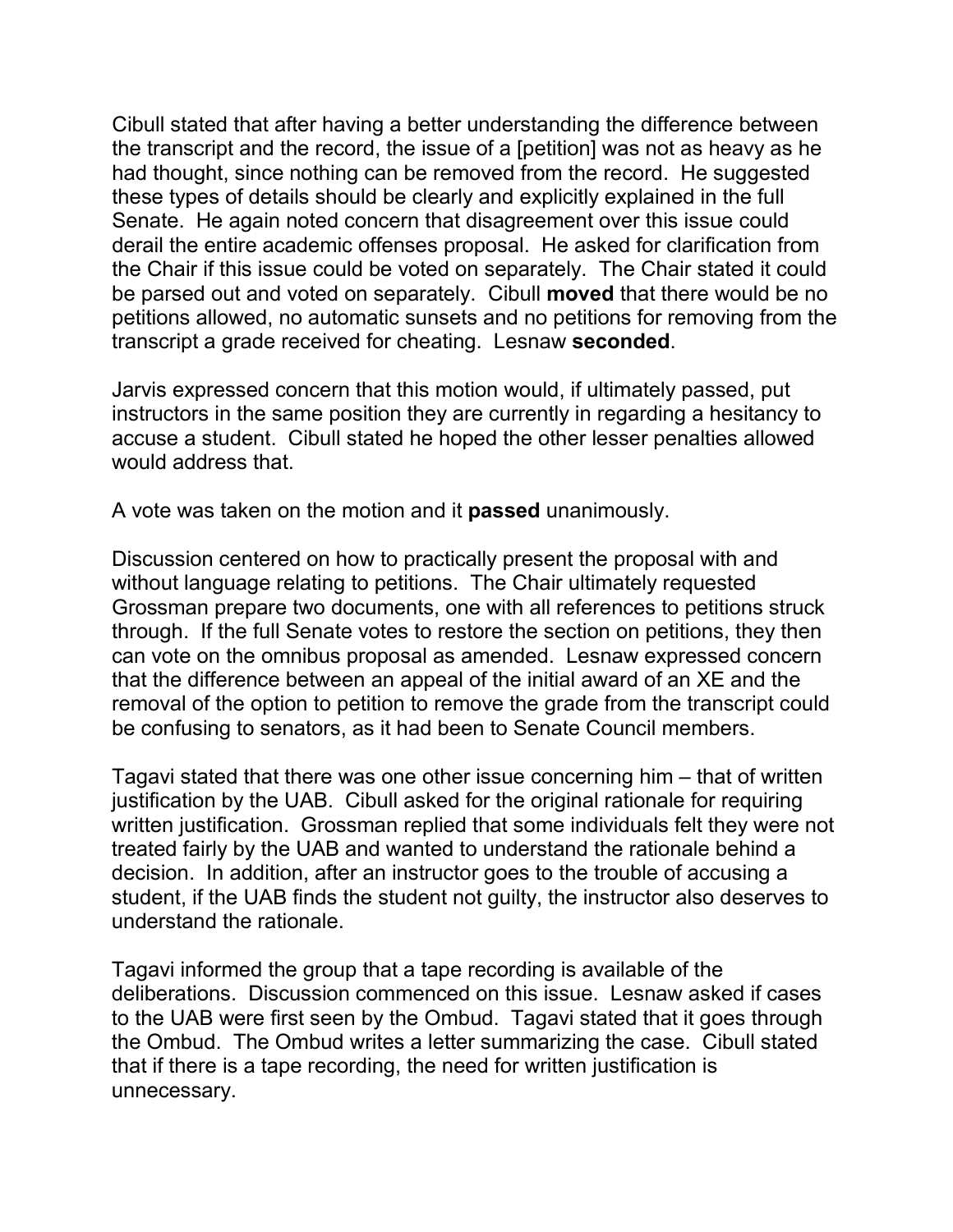Tagavi **moved** to remove the requirement for written justification on the condition that a tape could be made available to the student, including the deliberations. Cibull **seconded**. Grossman noted his support for this. Jones stated it could educate faculty members about the existence of the tape, noting he had not been aware of it. Tagavi asked if he was correct in assuming that if the tape does not exist or the deliberations were not taped, the issue would have to be revisited. The Senate Council members concurred. Tagavi offered to be **responsible for finding out** that information.

A vote was taken, and the motion unanimously **passed**.

The Chair indicated it was time to vote on the proposal as a whole, minus the section [petitions] that was already parsed out and voted on. Grossman **moved** to send the proposal, as amended, to the University Senate with a positive recommendation. Jarvis **seconded**. The motion **passed** unanimously.

# 2. Discussion on Qualities of Next Senate Council Chair

The Chair left, making Tagavi Acting Chair. Discussion commenced regarding procedures of the Senate Council.

Grossman **moved** to establish an ad hoc committee to discuss codification of Senate Council operating procedures. Lesnaw **seconded**. Asked about the committee make-up, Grossman stated it should be left to the discretion of the Chair. A vote was taken, and the motion **passed** unanimously.

# 3. Nominations for Senate Council Officers

There was discussion regarding the timeline for nominations, as well as the desire by some Senate Council members to discuss qualities of future Senate Council Chairs. Lesnaw **moved** that the Senate Council discuss the qualities sought in future Senate Council Chairs. Jones offered a **friendly amendment** to include where the discussion would take place, and when. Lesnaw **accepted**.

Grossman asked about the procedure required to waive the limit of two terms for the Senate Council Chair. Jones stated the situation had to be an emergency, but the *Rules* did not define an emergency. However, the emergency must be reported to the Senate. Grossman asked if there was a high threshold for this. Jones replied it [i.e., the Senate Council invoking the